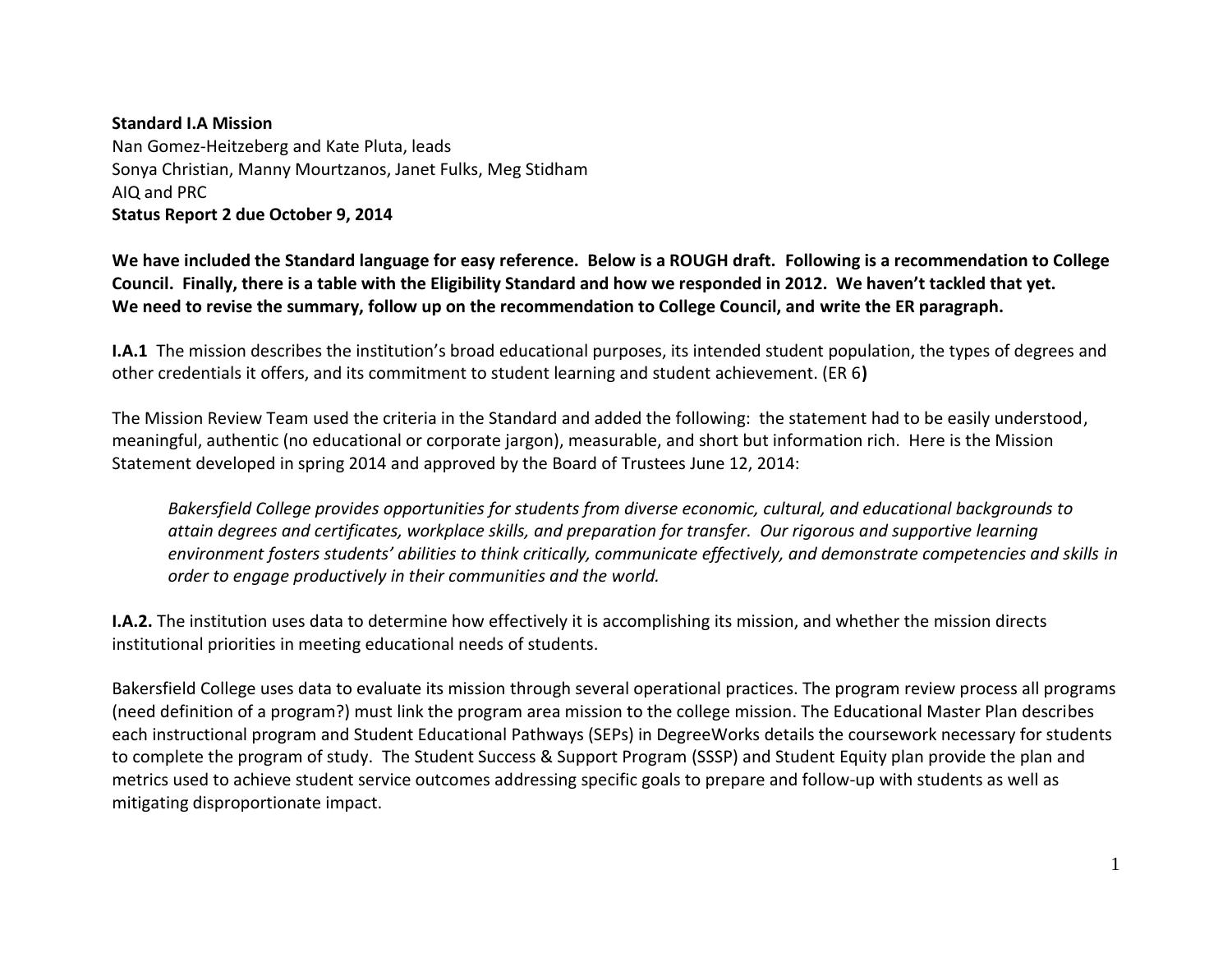Decisions based upon analysis of data in the program review process are documented and linked to the mission and rational using the Closing the Loop document thus integrating decision-making integrated with annual and comprehensive program review data and the college mission. In addition, projects developed specifically as an outgrowth of mission, but integrating several programs and service across the campus develop strategy plans and evaluative metrics that relate to the program and mission (e.g. Making It Happen (MIH), Achieving the Dream (ATD), Student Equity Plan, and SSSP).

**I.A.3**. The institution's programs and services are aligned with its mission. The mission guides institutional decision-making, planning, and resource allocation and informs institutional goals for student learning and achievement.

All programs and service units are required to participate in an annual Program Review process. As part of this process, programs and units discuss the alignment of their program mission with the college mission. The completed program reviews guide institutional decision-making, planning and resource allocation, as well as inform goals for student learning and achievement.

**Standard 1.A.4**: The institution articulates its mission in a widely published statement approved by the governing board. The mission statement is periodically reviewed and updated as necessary.

Through the utilization of engaging stakeholders and principles of participatory governance, Bakersfield College engaged in an intensive review of its mission statement and core values in the Spring 2014 semester. This process yielded immeasurable benefits and improved clarity of the institution's mission, which serves as a framework upon which other institutional documents are built. *Note: Once College Council accepts the recommendation below, we will insert that language here.*

## **Our Recommendation:**

It is recommended that Bakersfield College review and reaffirm its mission statement by College Council on an annual basis. On a three-year cycle, it is recommended that College Council commission a 'Mission Review Team' to conduct an in-depth study, analysis and review of the current mission statement, along with an assessment of factors (external or internal) that would necessitate revisions to the mission statement.

## *Proposed for College Council action at October 17, 2014 meeting.*